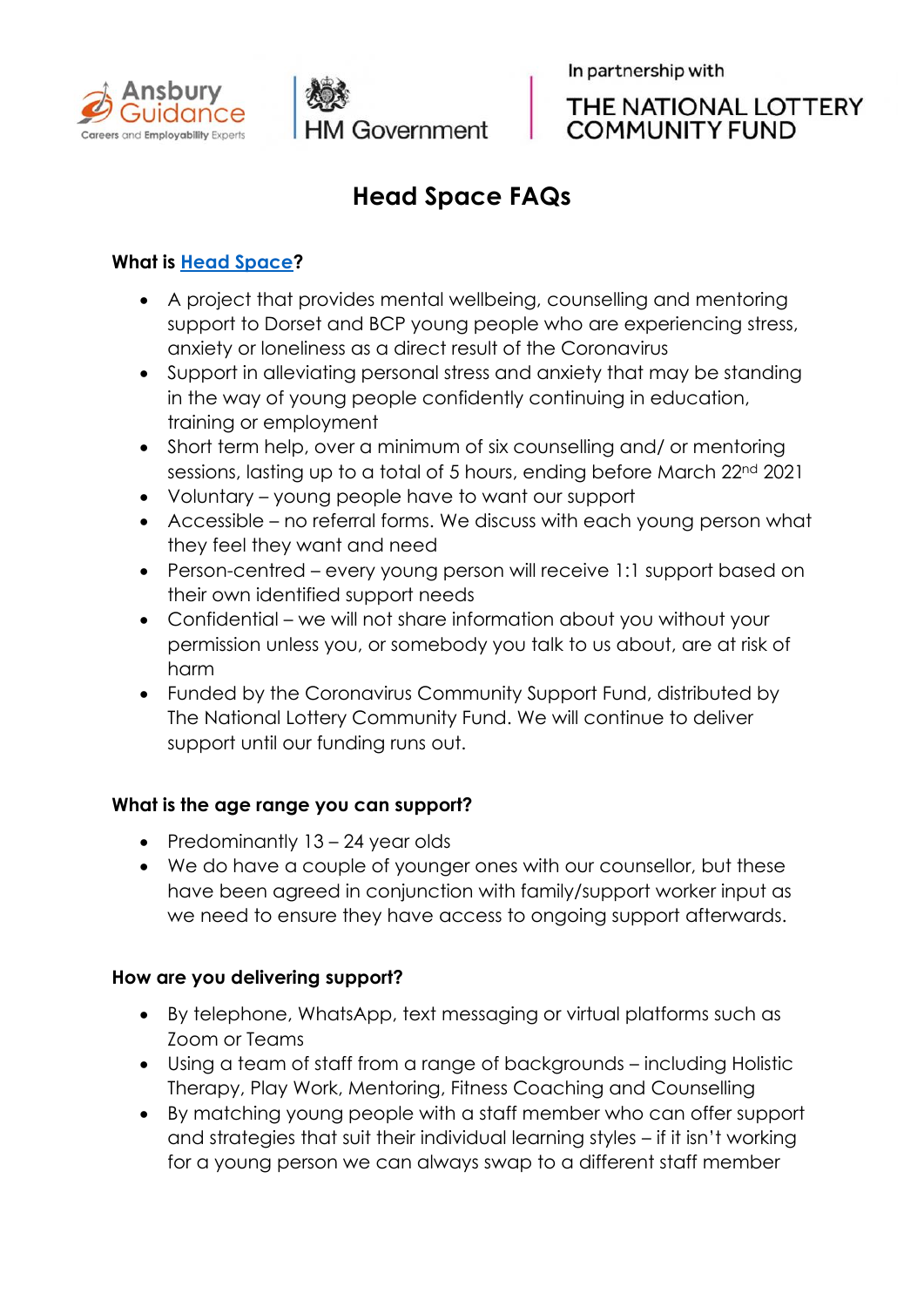



In partnership with

# THE NATIONAL LOTTERY **COMMUNITY FUND**

### **How does the sign-up process work?**

• There are a few ways to sign-up. Simply either:

Text "HEAD SPACE + your name" to 07884 438908 Call our office on 01202 677 557 Email [4u@ansbury.co.uk](mailto:4u@ansbury.co.uk)

• One of our Head Space advisers will get back to you as soon as they can to discuss your needs and book you on to the programme.

#### **Are there any limitations of the Head Space project to be aware of?**

- Head Space is not a statutory service statutory services are services provided by the local authority as a matter of course. Examples of statutory services include benefits, social services, treatment on the NHS and schools
- Head Space is not a Health service or emergency service.

## **Who should I contact if I have an acute or immediate need for mental health support?**

- Your **GP**
- **NHS 111** help if you have an urgent medical problem and you're not sure what to do
- **[Mental Health Helpline for Urgent Help](http://www.nhs.uk/service-search/mental-health/find-an-urgent-mental-health-helpline)**
- **[The Children's Society](https://www.childrenssociety.org.uk/see-hear-respond)**
- **[Connection](https://www.dorsethealthcare.nhs.uk/patients-and-visitors/our-services-hospitals/mental-health/connection)** 24-hour helpline, on 0300 123 5440, offering urgent telephone access to mental health advice and support for people of all ages
- **[Kooth](https://www.kooth.com/)** a free service for young people aged 11 18 to talk about emotional health and wellbeing. It is online tool that is accessible from any mobile device. Young people wanting to use Kooth can speak to trained counsellors anonymously about their thoughts and feelings www.kooth.com/
- **[Samaritans](https://www.samaritans.org/branches/bournemouth/)** whatever you're going through, a Samaritan will face it with you. 24 hours a day, 365 days a year. Call 116 123 for free
- **[YoungMinds](https://youngminds.org.uk/find-help/)** Text YM to 85258 (the YoungMinds Crisis Messenger) for free 24/7 support across the UK if you are experiencing a mental health crisis. All texts are answered by trained volunteers, with support from